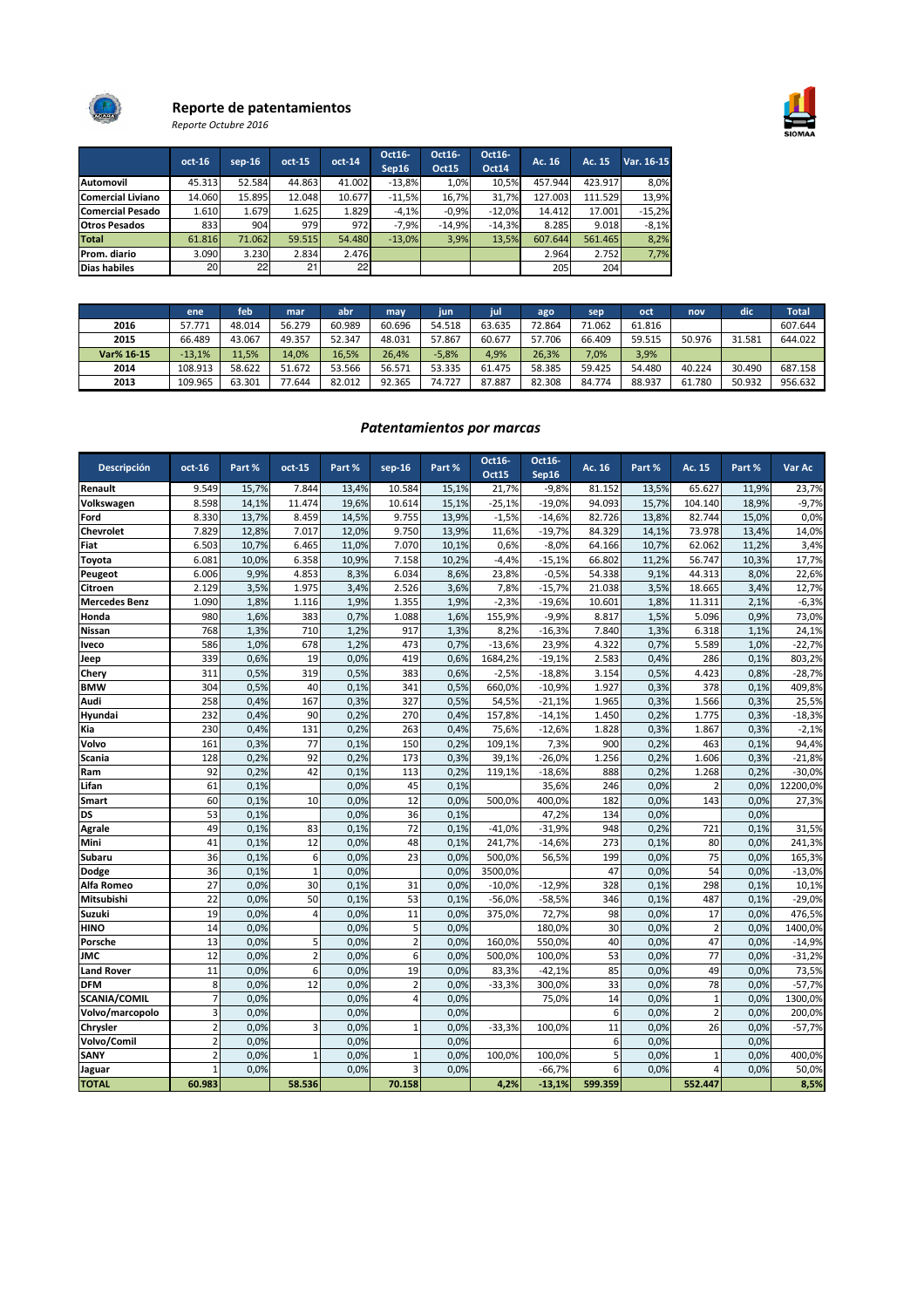

## Reporte de patentamientos

Reporte Octubre 2016



| <b>AUTOS + LIVIANOS</b> |                 |        |                |        |                         |        |                 |                 |         |        |                          |        |          |
|-------------------------|-----------------|--------|----------------|--------|-------------------------|--------|-----------------|-----------------|---------|--------|--------------------------|--------|----------|
| Descripción             | $oct-16$        | Part % | oct-15         | Part % | $sep-16$                | Part % | Oct16-<br>Oct15 | Oct16-<br>Sep16 | Ac. 16  | Part % | Ac. 15                   | Part % | Var Ac   |
| Renault                 | 9.549           | 16,1%  | 7.835          | 13,8%  | 10.584                  | 15,5%  | 21,9%           | $-9,8%$         | 81.137  | 13,9%  | 65.433                   | 12,2%  | 24,0%    |
| Volkswagen              | 8.383           | 14,1%  | 11.355         | 20,0%  | 10.475                  | 15,3%  | $-26,2%$        | $-20,0%$        | 92.963  | 15,9%  | 102.413                  | 19,1%  | $-9,2%$  |
| Ford                    | 8.108           | 13,7%  | 8.118          | 14,3%  | 9.461                   | 13,8%  | $-0.1%$         | $-14,3%$        | 80.392  | 13,7%  | 80.051                   | 15,0%  | 0,4%     |
| <b>Chevrolet</b>        | 7.829           | 13,2%  | 7.017          | 12,3%  | 9.750                   | 14,2%  | 11,6%           | $-19,7%$        | 84.329  | 14,4%  | 73.978                   | 13,8%  | 14,0%    |
| Fiat                    | 6.503           | 11,0%  | 6.465          | 11,4%  | 7.070                   | 10,3%  | 0,6%            | $-8,0%$         | 64.166  | 11,0%  | 62.062                   | 11,6%  | 3,4%     |
| Toyota                  | 6.081           | 10,2%  | 6.358          | 11,2%  | 7.158                   | 10,5%  | $-4,4%$         | $-15,1%$        | 66.802  | 11,4%  | 56.747                   | 10,6%  | 17,7%    |
| Peugeot                 | 6.006           | 10,1%  | 4.853          | 8,5%   | 6.034                   | 8,8%   | 23,8%           | $-0,5%$         | 54.338  | 9,3%   | 44.313                   | 8,3%   | 22,6%    |
| <b>Citroen</b>          | 2.129           | 3,6%   | 1.975          | 3,5%   | 2.526                   | 3,7%   | 7,8%            | $-15,7%$        | 21.038  | 3,6%   | 18.665                   | 3,5%   | 12,7%    |
| Honda                   | 980             | 1,7%   | 383            | 0,7%   | 1.088                   | 1,6%   | 155,9%          | $-9,9%$         | 8.817   | 1,5%   | 5.096                    | 1,0%   | 73,0%    |
| <b>Nissan</b>           | 768             | 1,3%   | 710            | 1,3%   | 917                     | 1,3%   | 8,2%            | $-16,3%$        | 7.840   | 1,3%   | 6.318                    | 1,2%   | 24,1%    |
| <b>Mercedes Benz</b>    | 638             | 1,1%   | 702            | 1,2%   | 793                     | 1,2%   | $-9,1%$         | $-19,6%$        | 5.719   | 1,0%   | 5.452                    | 1,0%   | 4,9%     |
| Jeep                    | 339             | 0,6%   | 19             | 0.0%   | 419                     | 0,6%   | 1684,2%         | $-19,1%$        | 2.583   | 0,4%   | 286                      | 0,1%   | 803,2%   |
| Chery                   | 311             | 0,5%   | 319            | 0,6%   | 383                     | 0,6%   | $-2,5%$         | $-18,8%$        | 3.154   | 0,5%   | 4.423                    | 0,8%   | $-28,7%$ |
| <b>BMW</b>              | 304             | 0,5%   | 40             | 0,1%   | 341                     | 0,5%   | 660,0%          | $-10,9%$        | 1.927   | 0,3%   | 378                      | 0,1%   | 409,8%   |
| Audi                    | 258             | 0,4%   | 167            | 0,3%   | 327                     | 0,5%   | 54,5%           | $-21,1%$        | 1.965   | 0,3%   | 1.566                    | 0,3%   | 25,5%    |
| Iveco                   | 235             | 0,4%   | 211            | 0,4%   | 219                     | 0,3%   | 11,4%           | 7,3%            | 1.556   | 0,3%   | 2.179                    | 0,4%   | $-28,6%$ |
| Kia                     | 230             | 0,4%   | 131            | 0,2%   | 263                     | 0,4%   | 75,6%           | $-12,6%$        | 1.828   | 0,3%   | 1.867                    | 0,4%   | $-2,1%$  |
| Hyundai                 | 222             | 0,4%   | 83             | 0,2%   | 259                     | 0,4%   | 167,5%          | $-14,3%$        | 1.392   | 0,2%   | 1.629                    | 0,3%   | $-14,6%$ |
| Ram                     | 92              | 0,2%   | 42             | 0,1%   | 113                     | 0,2%   | 119,1%          | $-18,6%$        | 888     | 0,2%   | 1.268                    | 0,2%   | $-30,0%$ |
| Lifan                   | 61              | 0,1%   |                | 0.0%   | 45                      | 0,1%   |                 | 35,6%           | 246     | 0,0%   | $\overline{\phantom{a}}$ | 0,0%   | 12200,0% |
| Smart                   | 60              | 0,1%   | 10             | 0.0%   | 12                      | 0.0%   | 500,0%          | 400,0%          | 182     | 0,0%   | 143                      | 0,0%   | 27,3%    |
| <b>DS</b>               | 53              | 0,1%   |                | 0.0%   | 36                      | 0,1%   |                 | 47,2%           | 134     | 0,0%   |                          | 0,0%   |          |
| Mini                    | 41              | 0,1%   | 12             | 0.0%   | 48                      | 0,1%   | 241,7%          | $-14,6%$        | 273     | 0,1%   | 80                       | 0,0%   | 241,3%   |
| <b>Subaru</b>           | 36              | 0,1%   | 6              | 0.0%   | 23                      | 0.0%   | 500.0%          | 56,5%           | 199     | 0,0%   | 75                       | 0,0%   | 165,3%   |
| Dodge                   | 36              | 0,1%   | $\overline{1}$ | 0.0%   |                         | 0.0%   | 3500,0%         |                 | 47      | 0,0%   | 54                       | 0,0%   | $-13,0%$ |
| Alfa Romeo              | $\overline{27}$ | 0,1%   | 30             | 0,1%   | 31                      | 0,1%   | $-10,0%$        | $-12,9%$        | 328     | 0,1%   | 298                      | 0,1%   | 10,1%    |
| Volvo                   | 26              | 0,0%   | $\mathbf{1}$   | 0.0%   | 14                      | 0.0%   | 2500,0%         | 85,7%           | 114     | 0,0%   | 30                       | 0,0%   | 280,0%   |
| Mitsubishi              | $\overline{22}$ | 0,0%   | 50             | 0,1%   | 53                      | 0,1%   | $-56,0%$        | $-58,5%$        | 346     | 0,1%   | 487                      | 0,1%   | $-29,0%$ |
| Suzuki                  | 19              | 0,0%   | 4              | 0.0%   | 11                      | 0,0%   | 375,0%          | 72,7%           | 98      | 0,0%   | 17                       | 0,0%   | 476,5%   |
| Porsche                 | 13              | 0,0%   | 5              | 0.0%   | $\overline{2}$          | 0.0%   | 160,0%          | 550,0%          | 40      | 0,0%   | 47                       | 0,0%   | $-14,9%$ |
| <b>Land Rover</b>       | 11              | 0,0%   | 6              | 0.0%   | 19                      | 0.0%   | 83,3%           | $-42,1%$        | 85      | 0,0%   | 49                       | 0,0%   | 73,5%    |
| Chrysler                | $\overline{2}$  | 0,0%   | 3              | 0,0%   | $\mathbf{1}$            | 0,0%   | $-33,3%$        | 100,0%          | 11      | 0,0%   | 26                       | 0,0%   | $-57,7%$ |
| Jaguar                  | 1               | 0,0%   |                | 0,0%   | $\overline{\mathbf{3}}$ | 0,0%   |                 | $-66,7%$        | 6       | 0,0%   | Δ                        | 0,0%   | 50,0%    |
| <b>TOTAL</b>            | 59.373          |        | 56.911         |        | 68.479                  |        | 4,3%            | $-13,3%$        | 584.947 |        | 535.446                  |        | 9,2%     |

| <b>CAMIONES + BUSES</b> |        |        |                |        |          |        |                 |                 |        |        |        |        |          |
|-------------------------|--------|--------|----------------|--------|----------|--------|-----------------|-----------------|--------|--------|--------|--------|----------|
| Descripción             | oct-16 | Part % | $oct-15$       | Part % | $sep-16$ | Part % | Oct16-<br>Oct15 | Oct16-<br>Sep16 | Ac. 16 | Part % | Ac. 15 | Part % | Var Ac   |
| <b>Mercedes Benz</b>    | 452    | 28,1%  | 414            | 25,5%  | 562      | 33,5%  | 9,2%            | $-19,6%$        | 4.882  | 33,9%  | 5.859  | 34,5%  | $-16,7%$ |
| <b>Iveco</b>            | 351    | 21,8%  | 467            | 28,7%  | 254      | 15,1%  | $-24,8%$        | 38,2%           | 2.766  | 19,2%  | 3.410  | 20,1%  | $-18,9%$ |
| Ford                    | 222    | 13,8%  | 341            | 21,0%  | 294      | 17,5%  | $-34,9%$        | $-24,5%$        | 2.334  | 16,2%  | 2.693  | 15,8%  | $-13,3%$ |
| Volkswagen              | 215    | 13,4%  | 119            | 7,3%   | 139      | 8,3%   | 80,7%           | 54,7%           | 1.130  | 7,8%   | 1.727  | 10,2%  | $-34,6%$ |
| Volvo                   | 135    | 8,4%   | 76             | 4,7%   | 136      | 8,1%   | 77,6%           | $-0,7%$         | 786    | 5,5%   | 433    | 2,6%   | 81,5%    |
| Scania                  | 128    | 8,0%   | 92             | 5,7%   | 173      | 10,3%  | 39,1%           | $-26,0%$        | 1.256  | 8,7%   | 1.606  | 9,5%   | $-21,8%$ |
| <b>Agrale</b>           | 49     | 3,0%   | 83             | 5,1%   | 72       | 4,3%   | $-41,0%$        | $-31,9%$        | 948    | 6,6%   | 721    | 4,2%   | 31,5%    |
| <b>HINO</b>             | 14     | 0,9%   |                | 0,0%   | 5        | 0,3%   |                 | 180,0%          | 30     | 0,2%   |        | 0,0%   | 1400,0%  |
| <b>JMC</b>              | 12     | 0,8%   | $\overline{2}$ | 0,1%   | 6        | 0,4%   | 500,0%          | 100,0%          | 53     | 0,4%   | 77     | 0,5%   | $-31,2%$ |
| Hyundai                 | 10     | 0,6%   |                | 0,4%   | 11       | 0,7%   | 42,9%           | $-9,1%$         | 58     | 0,4%   | 146    | 0,9%   | $-60,3%$ |
| <b>DFM</b>              | 8      | 0,5%   | 12             | 0,7%   |          | 0,1%   | $-33,3%$        | 300,0%          | 33     | 0,2%   | 78     | 0,5%   | $-57,7%$ |
| <b>SCANIA/COMIL</b>     | 7      | 0,4%   |                | 0,0%   | 4        | 0,2%   |                 | 75,0%           | 14     | 0,1%   |        | 0,0%   | 1300,0%  |
| Volvo/marcopolo         | 3      | 0,2%   |                | 0,0%   |          | 0,0%   |                 |                 | 6      | 0,0%   |        | 0,0%   | 200,0%   |
| Volvo/Comil             | 2      | 0,1%   |                | 0,0%   |          | 0,0%   |                 |                 | 6      | 0,0%   |        | 0,0%   |          |
| <b>SANY</b>             | 2      | 0,1%   |                | 0,1%   |          | 0,1%   | 100,0%          | 100,0%          |        | 0,0%   |        | 0,0%   | 400,0%   |
| <b>TOTAL</b>            | 1.610  |        | 1.625          |        | 1.679    |        | $-0,9%$         | $-4,1%$         | 14.412 |        | 17.001 |        | $-15,2%$ |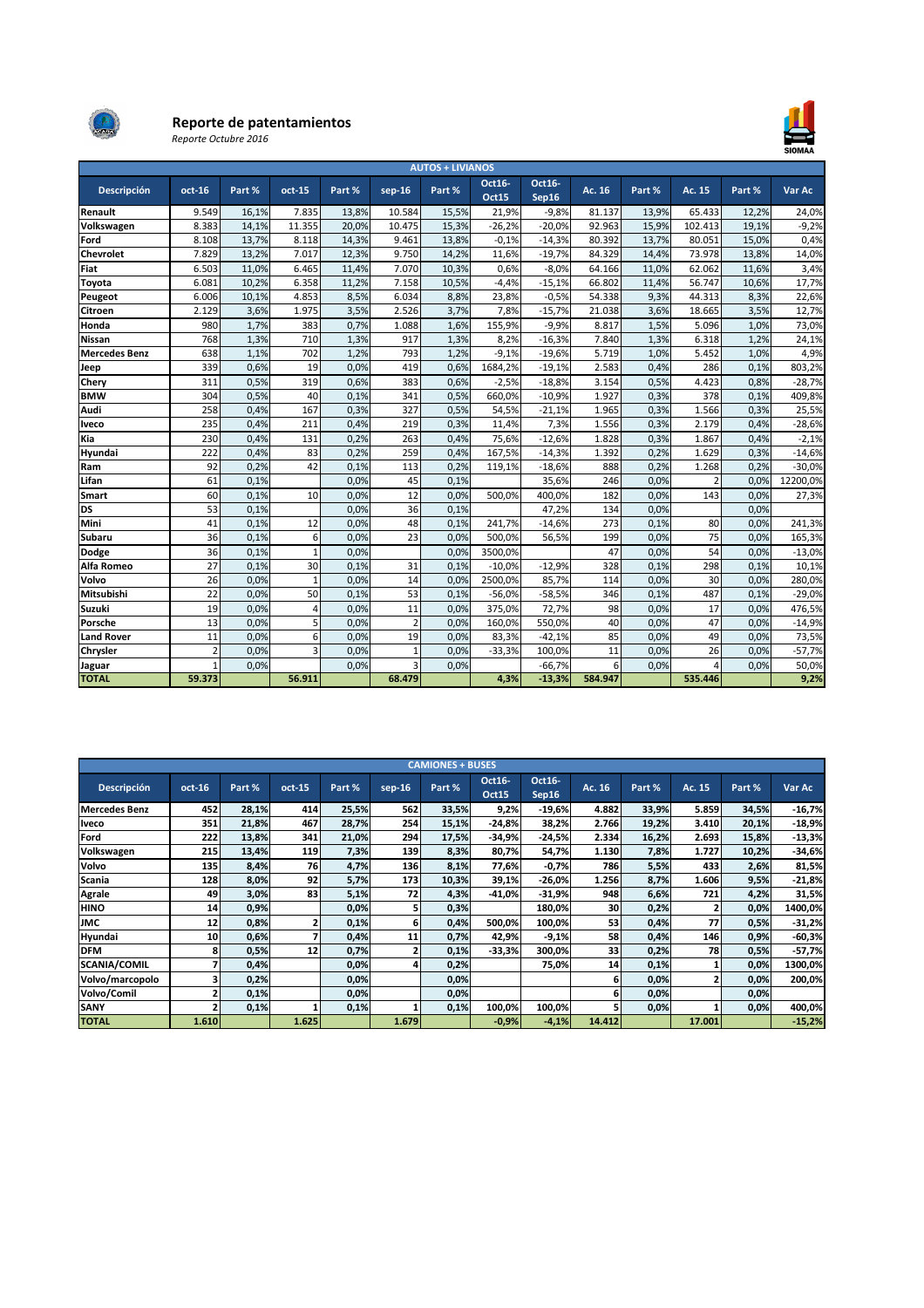



## Patentamientos por modelo - Ranking de automóviles

| <b>AUTOMÓVILES</b>      |                              |        |        |                |        |          |        |                 |                 |         |        |              |        |           |
|-------------------------|------------------------------|--------|--------|----------------|--------|----------|--------|-----------------|-----------------|---------|--------|--------------|--------|-----------|
| Rank                    | Descripción                  | oct-16 | Part % | $oct-15$       | Part % | $sep-16$ | Part % | Oct16-<br>Oct15 | Oct16-<br>Sep16 | Ac. 16  | Part % | Ac. 15       | Part % | Var Ac    |
| 1                       | Volkswagen GOL               | 2.240  | 4,9%   | 3.101          | 6,9%   | 3.055    | 5,8%   | $-27,8%$        | $-26,7%$        | 24.148  | 5,3%   | 27.491       | 6,5%   | $-12,2%$  |
| $\overline{2}$          | <b>Fiat PALIO</b>            | 2.228  | 4,9%   | 2.234          | 5,0%   | 2.171    | 4,1%   | $-0,3%$         | 2,6%            | 26.143  | 5,7%   | 23.477       | 5,5%   | 11,4%     |
| 3                       | <b>Toyota ETIOS</b>          | 2.223  | 4,9%   | 2.257          | 5,0%   | 2.314    | 4,4%   | $-1,5%$         | $-3,9%$         | 20.785  | 4,5%   | 17.978       | 4,2%   | 15,6%     |
| $\overline{\mathbf{4}}$ | <b>Renault CLIO MIO</b>      | 1.862  | 4,1%   | 2.338          | 5,2%   | 2.575    | 4,9%   | $-20,4%$        | $-27,7%$        | 21.382  | 4,7%   | 18.502       | 4,4%   | 15,6%     |
| 5                       | Ford FOCUS II                | 1.821  | 4,0%   | 2.196          | 4,9%   | 1.880    | 3,6%   | $-17,1%$        | $-3,1%$         | 18.835  | 4,1%   | 18.465       | 4,4%   | 2,0%      |
| 6                       | <b>Renault NUEVO SANDERO</b> | 1.814  | 4,0%   | 1.215          | 2,7%   | 1.885    | 3,6%   | 49,3%           | $-3,8%$         | 13.951  | 3,1%   | 8.251        | 2,0%   | 69,1%     |
| $\overline{7}$          | <b>Ford FIESTA KINETIC</b>   | 1.725  | 3,8%   | 1.820          | 4,1%   | 2.369    | 4,5%   | $-5,2%$         | $-27,2%$        | 17.627  | 3,9%   | 22.734       | 5,4%   | $-22,5%$  |
| 8                       | Peugeot 208                  | 1.584  | 3,5%   | 1.692          | 3,8%   | 1.588    | 3,0%   | $-6,4%$         | $-0,3%$         | 16.523  | 3,6%   | 14.195       | 3,4%   | 16,4%     |
| 9                       | <b>Chevrolet ONIX</b>        | 1.521  | 3,4%   | 774            | 1,7%   | 836      | 1,6%   | 96,5%           | 81,9%           | 14.856  | 3,2%   | 9.506        | 2,2%   | 56,3%     |
| 10                      | <b>Ford KA</b>               | 1.441  | 3,2%   | $\overline{1}$ | 0,0%   | 1.464    | 2,8%   | ########        | $-1,6%$         | 10.144  | 2,2%   | 32           | 0,0%   | 31600,0%  |
| 11                      | <b>Chevrolet CLASSIC</b>     | 1.384  | 3,1%   | 2.316          | 5,2%   | 2.122    | 4.0%   | $-40,2%$        | $-34,8%$        | 20.368  | 4,5%   | 25.091       | 5,9%   | $-18,8%$  |
| 12                      | <b>Ford ECOSPORT</b>         | 1.383  | 3,1%   | 2.217          | 4,9%   | 1.721    | 3,3%   | $-37,6%$        | $-19,6%$        | 16.616  | 3,6%   | 21.655       | 5,1%   | $-23,3%$  |
| 13                      | <b>Renault DUSTER</b>        | 1.202  | 2,7%   | 648            | 1,4%   | 1.293    | 2,5%   | 85,5%           | $-7.0%$         | 9.662   | 2,1%   | 9.327        | 2,2%   | 3,6%      |
| 14                      | <b>Chevrolet PRISMA</b>      | 1.132  | 2,5%   | 746            | 1,7%   | 992      | 1,9%   | 51,7%           | 14,1%           | 11.317  | 2,5%   | 7.912        | 1,9%   | 43,0%     |
| 15                      | <b>Toyota COROLLA</b>        | 1.019  | 2,3%   | 1.393          | 3,1%   | 1.239    | 2,4%   | $-26,9%$        | $-17,8%$        | 14.289  | 3,1%   | 13.849       | 3,3%   | 3,2%      |
| 16                      | Volkswagen SURAN             | 1.007  | 2,2%   | 1.922          | 4,3%   | 1.072    | 2,0%   | $-47.6%$        | $-6,1%$         | 12.677  | 2,8%   | 15.567       | 3,7%   | $-18,6%$  |
| 17                      | Volkswagen UP                | 1.004  | 2,2%   | 1.234          | 2,8%   | 1.276    | 2,4%   | $-18,6%$        | $-21,3%$        | 10.037  | 2,2%   | 11.763       | 2,8%   | $-14,7%$  |
| 18                      | Honda HR-V                   | 966    | 2,1%   | 317            | 0,7%   | 1.071    | 2,0%   | 204,7%          | $-9,8%$         | 7.465   | 1,6%   | 1.714        | 0,4%   | 335,5%    |
| 19                      | <b>Renault NUEVO LOGAN</b>   | 956    | 2,1%   | 775            | 1,7%   | 1.017    | 1,9%   | 23,4%           | $-6,0%$         | 7.613   | 1,7%   | 4.617        | 1,1%   | 64,9%     |
| 20                      | Peugeot 2008                 | 919    | 2,0%   |                | 0,0%   | 796      | 1,5%   |                 | 15,5%           | 5.363   | 1,2%   |              | 0,0%   |           |
| 21                      | <b>Renault KANGOO</b>        | 862    | 1,9%   | 960            | 2,1%   | 1.022    | 1,9%   | $-10,2%$        | $-15,7%$        | 7.633   | 1,7%   | 5.674        | 1,3%   | 34,5%     |
| 22                      | <b>Fiat MOBI</b>             | 821    | 1,8%   |                | 0,0%   | 732      | 1,4%   |                 | 12,2%           | 2.112   | 0,5%   |              | 0,0%   |           |
| 23                      | Volkswagen GOLF              | 809    | 1,8%   | 678            | 1,5%   | 789      | 1,5%   | 19,3%           | 2,5%            | 4.813   | 1,1%   | 3.315        | 0,8%   | 45,2%     |
| 24                      | <b>Chevrolet TRACKER</b>     | 681    | 1,5%   | 740            | 1,7%   | 900      | 1,7%   | $-8,0%$         | $-24,3%$        | 8.282   | 1,8%   | 5.268        | 1,2%   | 57,2%     |
| 25                      | Peugeot 308                  | 679    | 1,5%   | 1.086          | 2,4%   | 858      | 1,6%   | $-37,5%$        | $-20,9%$        | 9.349   | 2,0%   | 9.655        | 2,3%   | $-3,2%$   |
| 26                      | Peugeot 408                  | 653    | 1,4%   | 535            | 1,2%   | 562      | 1,1%   | 22,1%           | 16,2%           | 5.649   | 1,2%   | 4.339        | 1,0%   | 30,2%     |
| 27                      | <b>Chevrolet AGILE</b>       | 648    | 1,4%   | 779            | 1,7%   | 1.052    | 2,0%   | $-16,8%$        | $-38,4%$        | 4.390   | 1,0%   | 6.183        | 1,5%   | $-29,0%$  |
| 28                      | <b>Fiat SIENA</b>            | 603    | 1,3%   | 1.522          | 3,4%   | 1.185    | 2,3%   | $-60.4%$        | $-49,1%$        | 12.547  | 2,7%   | 14.412       | 3,4%   | $-12,9%$  |
| 29                      | <b>Chevrolet CRUZE</b>       | 598    | 1,3%   | 229            | 0,5%   | 880      | 1,7%   | 161,1%          | $-32,1%$        | 4.949   | 1,1%   | 2.477        | 0,6%   | 99,8%     |
| 30                      | <b>Chevrolet SPIN</b>        | 568    | 1,3%   | 478            | 1,1%   | 781      | 1,5%   | 18,8%           | $-27,3%$        | 7.601   | 1,7%   | 6.161        | 1,5%   | 23,4%     |
| 31                      | Peugeot 207                  | 548    | 1,2%   | 635            | 1,4%   | 554      | 1,1%   | $-13,7%$        | $-1,1%$         | 5.271   | 1,2%   | 6.188        | 1,5%   | $-14,8%$  |
| 32                      | <b>Citroen C4 LOUNGE</b>     | 521    | 1,2%   | 675            | 1,5%   | 560      | 1,1%   | $-22,8%$        | $-7,0%$         | 5.962   | 1,3%   | 5.182        | 1,2%   | 15,1%     |
| 33                      | Citroen C3                   | 500    | 1,1%   | 592            | 1,3%   | 630      | 1,2%   | $-15,5%$        | $-20,6%$        | 5.441   | 1,2%   | 5.553        | 1,3%   | $-2,0%$   |
| 34                      | <b>Peugeot PARTNER</b>       | 500    | 1,1%   | 266            | 0,6%   | 588      | 1,1%   | 88.0%           | $-15,0%$        | 4.348   | 1.0%   | 3.477        | 0,8%   | 25,1%     |
| 35                      | <b>Volkswagen VENTO</b>      | 435    | 1,0%   | 494            | 1,1%   | 535      | 1,0%   | $-11,9%$        | $-18,7%$        | 3.371   | 0,7%   | 4.780        | 1,1%   | $-29,5%$  |
| 36                      | Volkswagen POLO              | 374    | 0,8%   |                | 0,0%   | 417      | 0,8%   |                 | $-10,3%$        | 3.224   | 0,7%   | $\mathbf{1}$ | 0,0%   | 322300,0% |
| 37                      | <b>Citroen C3 AIRCROSS</b>   | 361    | 0.8%   | 69             | 0,2%   | 531      | 1,0%   | 423,2%          | $-32,0%$        | 3.314   | 0,7%   | 975          | 0,2%   | 239,9%    |
| 38                      | <b>Renault FLUENCE</b>       | 349    | 0,8%   | 792            | 1,8%   | 388      | 0,7%   | $-55,9%$        | $-10,1%$        | 3.827   | 0,8%   | 4.108        | 1,0%   | $-6,8%$   |
| 39                      | <b>Jeep RENEGADE</b>         | 302    | 0,7%   |                | 0,0%   | 361      | 0,7%   |                 | $-16,3%$        | 2.298   | 0,5%   |              | 0,0%   |           |
| 40                      | Volkswagen VOYAGE            | 274    | 0,6%   | 606            | 1,4%   | 550      | 1,1%   | $-54,8%$        | $-50,2%$        | 6.554   | 1,4%   | 7.803        | 1,8%   | $-16,0%$  |
| 41                      | <b>Toyota SW4</b>            | 255    | 0,6%   | 89             | 0,2%   | 408      | 0,8%   | 186,5%          | $-37,5%$        | 3.237   | 0,7%   | 398          | 0,1%   | 713,3%    |
| 42                      | <b>Nissan MARCH</b>          | 234    | 0,5%   | 284            | 0,6%   | 217      | 0,4%   | $-17,6%$        | 7,8%            | 2.154   | 0,5%   | 2.180        | 0,5%   | $-1,2%$   |
| 43                      | Citroen BERLINGO             | 227    | 0,5%   | 68             | 0,2%   | 212      | 0,4%   | 233,8%          | 7,1%            | 1.340   | 0,3%   | 956          | 0,2%   | 40,2%     |
| 44                      | <b>Nissan NOTE</b>           | 211    | 0,5%   | 78             | 0,2%   | 297      | 0,6%   | 170,5%          | $-29,0%$        | 2.549   | 0,6%   | 996          | 0,2%   | 155,9%    |
| 45                      | <b>Fiat PUNTO</b>            | 210    | 0,5%   | 389            | 0,9%   | 207      | 0,4%   | $-46,0%$        | 1,5%            | 3.200   | 0,7%   | 3.970        | 0,9%   | $-19,4%$  |
| 46                      | Volkswagen FOX               | 195    | 0,4%   | 600            | 1,3%   | 293      | 0,6%   | $-67,5%$        | $-33,5%$        | 4.954   | 1,1%   | 7.220        | 1,7%   | $-31,4%$  |
| 47                      | <b>Chevrolet SONIC</b>       | 190    | 0,4%   | 277            | 0,6%   | 430      | 0,8%   | $-31,4%$        | $-55,8%$        | 2.197   | 0,5%   | 2.329        | 0,6%   | $-5,7%$   |
| 48                      | <b>Chevrolet COBALT</b>      | 176    | 0,4%   | 79             | 0,2%   | 315      | 0,6%   | 122,8%          | $-44,1%$        | 1.149   | 0,3%   | 819          | 0,2%   | 40,3%     |
| 49                      | Chery TIGGO                  | 168    | 0,4%   | 202            | 0,5%   | 211      | 0,4%   | $-16,8%$        | $-20,4%$        | 1.770   | 0,4%   | 2.392        | 0,6%   | $-26,0%$  |
| 50                      | <b>Chevrolet CAPTIVA</b>     | 155    | 0,3%   | 51             | 0,1%   | 233      | 0,4%   | 203,9%          | $-33,5%$        | 1.490   | 0,3%   | 403          | 0,1%   | 269,7%    |
| 51                      | <b>OTROS</b>                 | 2.775  | 6,1%   | 2.414          | 5,4%   | 3.150    | 6,0%   | 15,0%           | $-11,9%$        | 23.168  | 5,1%   | 34.577       | 8,2%   | $-33,0%$  |
|                         | <b>TOTAL</b>                 | 45.313 |        | 44.863         |        | 52.584   |        | 1,0%            | $-13,8%$        | 457.944 |        | 423.917      |        | 8,0%      |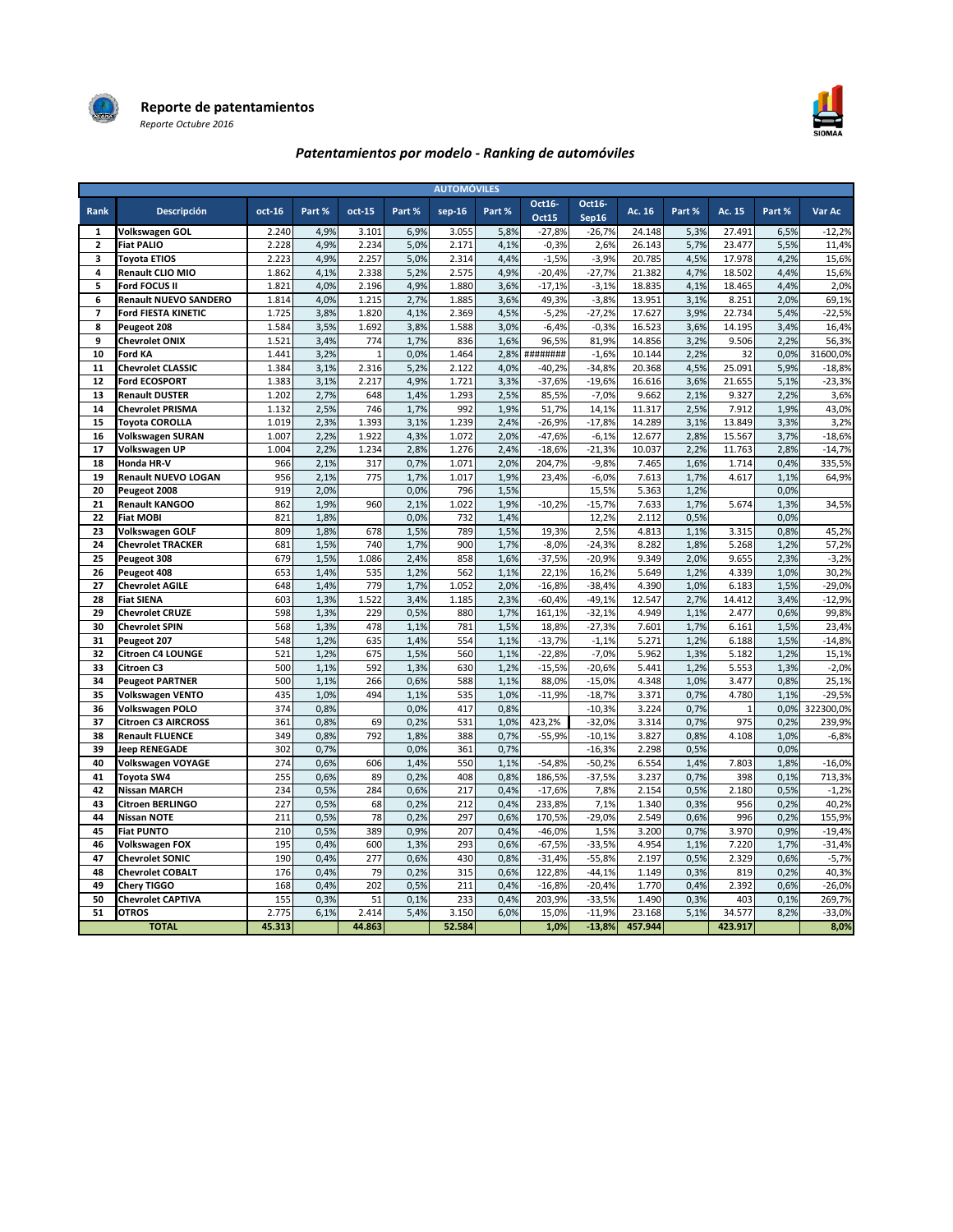



## Patentamientos por modelo - Ranking de livianos y pesados

|                |                               |        |        |        |        | <b>COMERCIAL LIVIANO</b> |        |                        |                 |         |        |         |        |          |
|----------------|-------------------------------|--------|--------|--------|--------|--------------------------|--------|------------------------|-----------------|---------|--------|---------|--------|----------|
| Rank           | Descripción                   | oct-16 | Part % | oct-15 | Part % | $sep-16$                 | Part % | Oct16-<br><b>Oct15</b> | Oct16-<br>Sep16 | Ac. 16  | Part % | Ac. 15  | Part % | Var Ac   |
| 1              | Tovota HILUX                  | 2.492  | 17,7%  | 2.570  | 21,3%  | 3.128                    | 19,7%  | $-3,0%$                | $-20,3%$        | 28.144  | 22,2%  | 24.076  | 21,6%  | 16,9%    |
| $\overline{2}$ | <b>Ford RANGER</b>            | 1.583  | 11,3%  | 1.741  | 14,5%  | 1.831                    | 11,5%  | $-9,1%$                | $-13,5%$        | 15.493  | 12,2%  | 15.859  | 14.2%  | $-2,3%$  |
| 3              | <b>Renault DUSTER OROCH</b>   | 1.342  | 9,5%   |        | 0,0%   | 1.136                    | 7,2%   |                        | 18.1%           | 7.432   | 5,9%   |         | 0.0%   |          |
| 4              | <b>Volkswagen AMAROK</b>      | 1.301  | 9,3%   | 2.139  | 17.8%  | 1.581                    | 10,0%  | $-39,2%$               | $-17.7%$        | 16.001  | 12,6%  | 16.185  | 14.5%  | $-1,1%$  |
| 5              | <b>Fiat TORO</b>              | 995    | 7,1%   |        | 0,0%   | 997                      | 6,3%   |                        | $-0,2%$         | 3.347   | 2,6%   |         | 0.0%   |          |
| 6              | <b>Peugeot PARTNER</b>        | 986    | 7,0%   | 517    | 4,3%   | 933                      | 5,9%   | 90,7%                  | 5,7%            | 6.855   | 5,4%   | 5.132   | 4,6%   | 33,6%    |
|                | <b>Renault KANGOO</b>         | 697    | 5,0%   | 853    | 7,1%   | 777                      | 4,9%   | $-18,3%$               | $-10,3%$        | 6.545   | 5,2%   | 10.135  | 9,1%   | $-35,4%$ |
| 8              | <b>Chevrolet S-10</b>         | 689    | 4,9%   | 370    | 3,1%   | 1.090                    | 6,9%   | 86,2%                  | $-36,8%$        | 6.963   | 5,5%   | 4.577   | 4,1%   | 52,1%    |
| 9              | <b>Fiat NUEVO FIORINO</b>     | 649    | 4,6%   | 693    | 5,8%   | 616                      | 3,9%   | $-6,4%$                | 5,4%            | 6.270   | 4,9%   | 4.446   | 4,0%   | 41,0%    |
| 10             | <b>Volkswagen SAVEIRO</b>     | 643    | 4,6%   | 492    | 4,1%   | 791                      | 5,0%   | 30,7%                  | $-18,7%$        | 6.496   | 5,1%   | 7.064   | 6,3%   | $-8,0%$  |
| 11             | <b>Fiat STRADA</b>            | 514    | 3,7%   | 728    | 6,0%   | 586                      | 3,7%   | $-29,4%$               | $-12,3%$        | 5.084   | 4,0%   | 5.021   | 4,5%   | 1,3%     |
| 12             | <b>Citroen BERLINGO</b>       | 478    | 3,4%   | 350    | 2,9%   | 497                      | 3,1%   | 36,6%                  | $-3,8%$         | 4.168   | 3,3%   | 3.704   | 3,3%   | 12,5%    |
| 13             | <b>Renault CLIO WORK</b>      | 296    | 2,1%   | 36     | 0,3%   | 293                      | 1,8%   | 722,2%                 | 1,0%            | 1.704   | 1,3%   | 219     | 0,2%   | 678,1%   |
| 14             | <b>Mercedes Benz SPRINTER</b> | 279    | 2,0%   | 601    | 5,0%   | 384                      | 2,4%   | $-53,6%$               | $-27,3%$        | 2.987   | 2,4%   | 4.480   | 4,0%   | $-33,3%$ |
| 15             | <b>Iveco DAILY</b>            | 235    | 1,7%   | 211    | 1,8%   | 219                      | 1,4%   | 11,4%                  | 7,3%            | 1.556   | 1,2%   | 2.179   | 2,0%   | $-28,6%$ |
| 16             | <b>Nissan FRONTIER</b>        | 123    | 0,9%   |        | 0.0%   | 159                      | 1,0%   | 12200,0%               | $-22,6%$        | 1.125   | 0,9%   | 40      | 0,0%   | 2712,5%  |
| 17             | <b>Renault NUEVO MASTER</b>   | 112    | 0,8%   | 124    | 1,0%   | 111                      | 0,7%   | $-9,7%$                | 0,9%            | 796     | 0,6%   | 1.534   | 1,4%   | $-48,1%$ |
| 18             | <b>Ram 1500</b>               | 88     | 0,6%   | 41     | 0,3%   | 106                      | 0,7%   | 114,6%                 | $-17,0%$        | 818     | 0,6%   | 1.181   | 1,1%   | $-30,7%$ |
| 19             | <b>Fiat DUCATO</b>            | 83     | 0,6%   | 60     | 0,5%   | 97                       | 0,6%   | 38,3%                  | $-14,4%$        | 604     | 0,5%   | 567     | 0,5%   | 6,5%     |
| 20             | <b>Mercedes Benz VITO</b>     | 72     | 0,5%   | 22     | 0,2%   | 102                      | 0,6%   | 227,3%                 | $-29,4%$        | 1.096   | 0,9%   | 22      | 0,0%   | 4881,8%  |
| 21             | <b>Otros</b>                  | 403    | 2,9%   | 499    | 4,1%   | 461                      | 2,9%   | $-19,2%$               | $-12,6%$        | 3.519   | 2,8%   | 5.108   | 4,6%   | $-31,1%$ |
|                | <b>TOTAL</b>                  | 14.060 |        | 12.048 |        | 15.895                   |        | 16,7%                  | $-11.5%$        | 127.003 |        | 111.529 |        | 13,9%    |

| <b>COMERCIAL PESADO</b> |                                  |          |        |        |        |          |        |                        |                 |        |        |        |        |          |
|-------------------------|----------------------------------|----------|--------|--------|--------|----------|--------|------------------------|-----------------|--------|--------|--------|--------|----------|
| Rank                    | <b>Descripción</b>               | $oct-16$ | Part % | oct-15 | Part % | $sep-16$ | Part % | Oct16-<br><b>Oct15</b> | Oct16-<br>Sep16 | Ac. 16 | Part % | Ac. 15 | Part % | Var Ac   |
| 1                       | <b>Iveco 170 E</b>               | 214      | 13,3%  | 235    | 14,5%  | 137      | 8,2%   | $-8,9%$                | 56,2%           | 1.599  | 11,1%  | 1.684  | 9,9%   | $-5,1%$  |
| 2                       | Volkswagen 17.280                | 97       | 6,0%   |        | 0.0%   | 68       | 4,1%   |                        | 42,7%           | 369    | 2,6%   |        | 0,0%   |          |
| 3                       | <b>Mercedes Benz ACCELO 815</b>  | 78       | 4,8%   |        | 0,0%   | 95       | 5,7%   |                        | $-17,9%$        | 525    | 3,6%   |        | 0.0%   |          |
| 4                       | Volvo FM 380                     | 57       | 3,5%   |        | 0,0%   | 43       | 2,6%   |                        | 32,6%           | 174    | 1,2%   |        | 0,0%   |          |
| 5.                      | Ford CARGO 1723                  | 56       | 3,5%   |        | 0,0%   | 84       | 5,0%   |                        | $-33,3%$        | 486    | 3,4%   |        | 0,0%   |          |
| 6                       | <b>Ford F-4000</b>               | 43       | 2,7%   | 58     | 3,6%   | 49       | 2,9%   | $-25,9%$               | $-12.2%$        | 405    | 2,8%   | 623    | 3,7%   | $-35,0%$ |
| 7                       | Mercedes Benz ATEGO 1726         | 43       | 2,7%   |        | 0.0%   | 58       | 3,5%   |                        | $-25,9%$        | 365    | 2,5%   |        | 0.0%   |          |
| 8                       | Mercedes Benz OF-1519            | 43       | 2,7%   |        | 0.0%   | 38       | 2,3%   |                        | 13.2%           | 339    | 2,4%   |        | 0.0%   |          |
| 9                       | <b>Iveco 450 E</b>               | 41       | 2,6%   | 98     | 6.0%   | 46       | 2,7%   | $-58,2%$               | $-10,9%$        | 435    | 3,0%   | 615    | 3,6%   | $-29,3%$ |
| 10                      | Mercedes Benz AXOR 1933          | 33       | 2,1%   | 20     | 1.2%   | 31       | 1,9%   | 65.0%                  | 6.5%            | 209    | 1,5%   | 272    | 1.6%   | $-23,2%$ |
| 11                      | Mercedes Benz ACCELO 1016        | 29       | 1,8%   |        | 0,0%   | 50       | 3,0%   |                        | -42,0%          | 161    | 1,1%   |        | 0.0%   |          |
| 12                      | Volkswagen 15.190                | 28       | 1,7%   |        | 0.0%   |          | 0,2%   |                        | 833.3%          | 32     | 0,2%   |        | 0.0%   |          |
| 13                      | Mercedes Benz O-500              | 24       | 1,5%   | 36     | 2,2%   | 41       | 2,4%   | $-33,3%$               | $-41,5%$        | 371    | 2,6%   | 344    | 2,0%   | 7,9%     |
| 14                      | Scania G310                      | 24       | 1,5%   | 12     | 0.7%   | 19       | 1,1%   | 100.0%                 | 26.3%           | 159    | 1,1%   | 180    | 1,1%   | $-11,7%$ |
| 15                      | <b>Mercedes Benz 693 VERSION</b> | 23       | 1,4%   |        | 0.0%   | 41       | 2,4%   |                        | $-43.9%$        | 209    | 1,5%   | 3      | 0.0%   | 6866,7%  |
| 16                      | Scania P360                      | 21       | 1,3%   | 10     | 0,6%   | 33       | 2,0%   | 110.0%                 | $-36,4%$        | 177    | 1,2%   | 279    | 1,6%   | $-36,6%$ |
| 17                      | Scania G360                      | 20       | 1,2%   |        | 0.3%   | 26       | 1,6%   | 300,0%                 | $-23,1%$        | 155    | 1,1%   | 189    | 1,1%   | $-18,0%$ |
| 18                      | Scania R400                      | 19       | 1,2%   |        | 0,0%   | 15       | 0,9%   |                        | 26,7%           | 93     | 0,7%   |        | 0,0%   |          |
| 19                      | <b>Iveco VERTIS</b>              | 18       | 1.1%   | 27     | 1,7%   | 12       | 0.7%   | $-33.3%$               | 50.0%           | 125    | 0,9%   | 217    | 1,3%   | $-42,4%$ |
| 20                      | Agrale MT 15.0                   | 18       | 1,1%   |        | 0,0%   | 6        | 0,4%   |                        | 200,0%          | 77     | 0,5%   |        | 0,0%   |          |
| 21                      | Otros                            | 681      | 42,3%  | 1.124  | 69,2%  | 784      |        | $-39,4%$               |                 | 7.947  | 55,1%  | 12.595 | 74,1%  | $-36,9%$ |
|                         | <b>TOTAL</b>                     | 1.610    |        | 1.625  |        | 1.679    |        | $-0.9%$                | $-4,1%$         | 14.412 |        | 17.001 |        | $-15,2%$ |